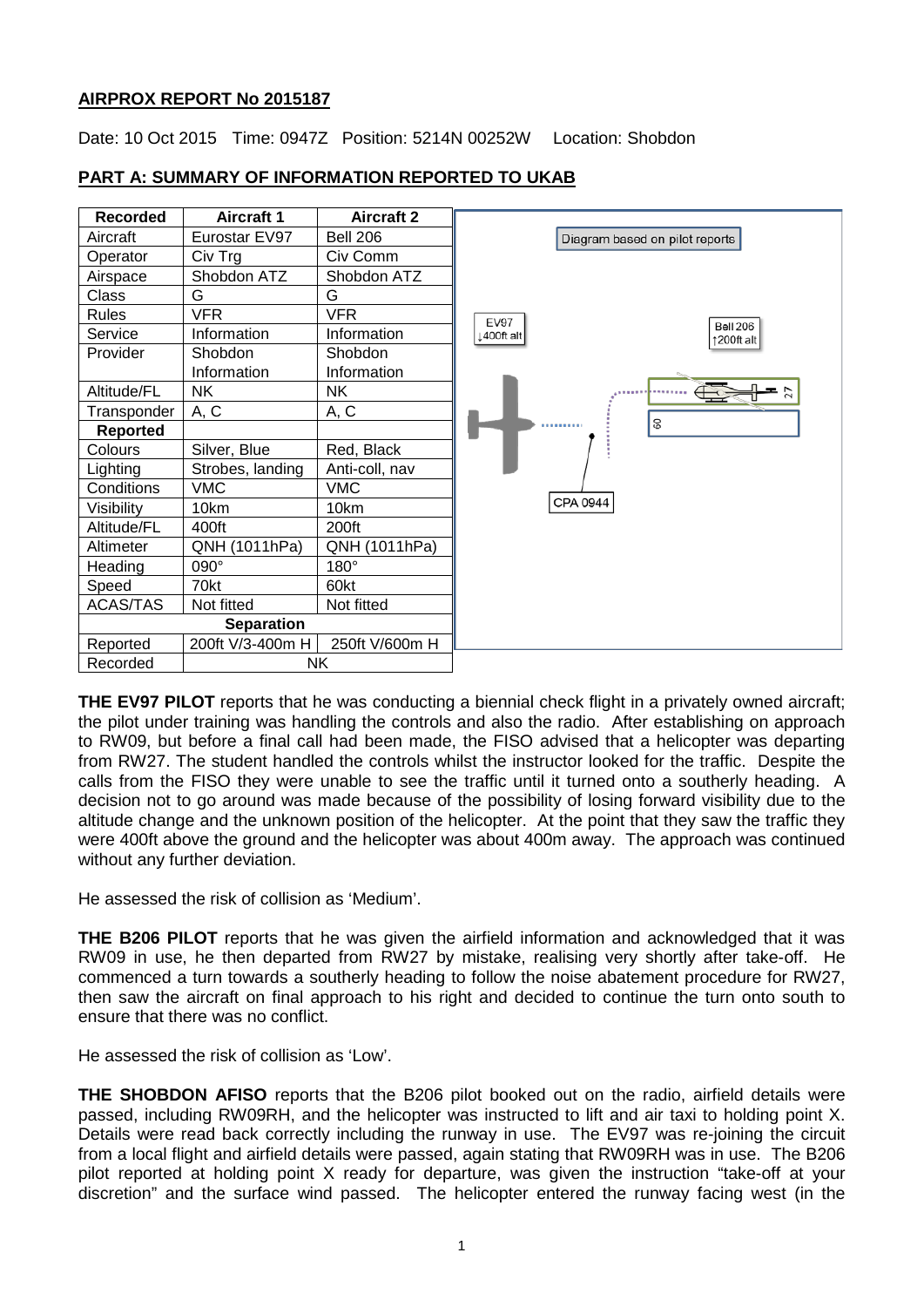RW27 direction) and began to accelerate. The AFISO advised the pilot that RW09 was in use; the pilot acknowledged but continued to take-off and depart RW27. At this point the EV97 was established on final. The AFISO made multiple calls advising the EV97 of the rotary that had departed from RW27 and was now heading towards them, the B206 pilot was also advised about traffic on final for RW09. The EV97 pilot eventually reported visual and landed safely.

#### **Factual Background**

The weather at Birmingham was recorded as follows:

METAR EGBB 100920Z 03004KT 360V070 7000 SCT026 10/09 Q1022=

The access point used by the helicopter, known as Point X (X-Ray), and which is not marked on the Shobdon Airfield Chart, was confirmed by a member of Shobdon ATC and is shown at Figure 1.



Figure 1. Shobdon Airfield Chart showing position of Point X-Ray

# **Analysis and Investigation**

# **CAA ATSI**

The radar recording did not show the aircraft. All times are referenced against the RT transcript.

The EV97 pilot was inbound to Shobdon from the northwest, and had requested and been approved for an overhead join for RW09 with a touch-and-go on arrival. The B206 pilot had called for taxi clearance for a departure to the west-northwest and had been cleared to a position midway on Grass Taxiway A for a RW09 departure which was read back correctly.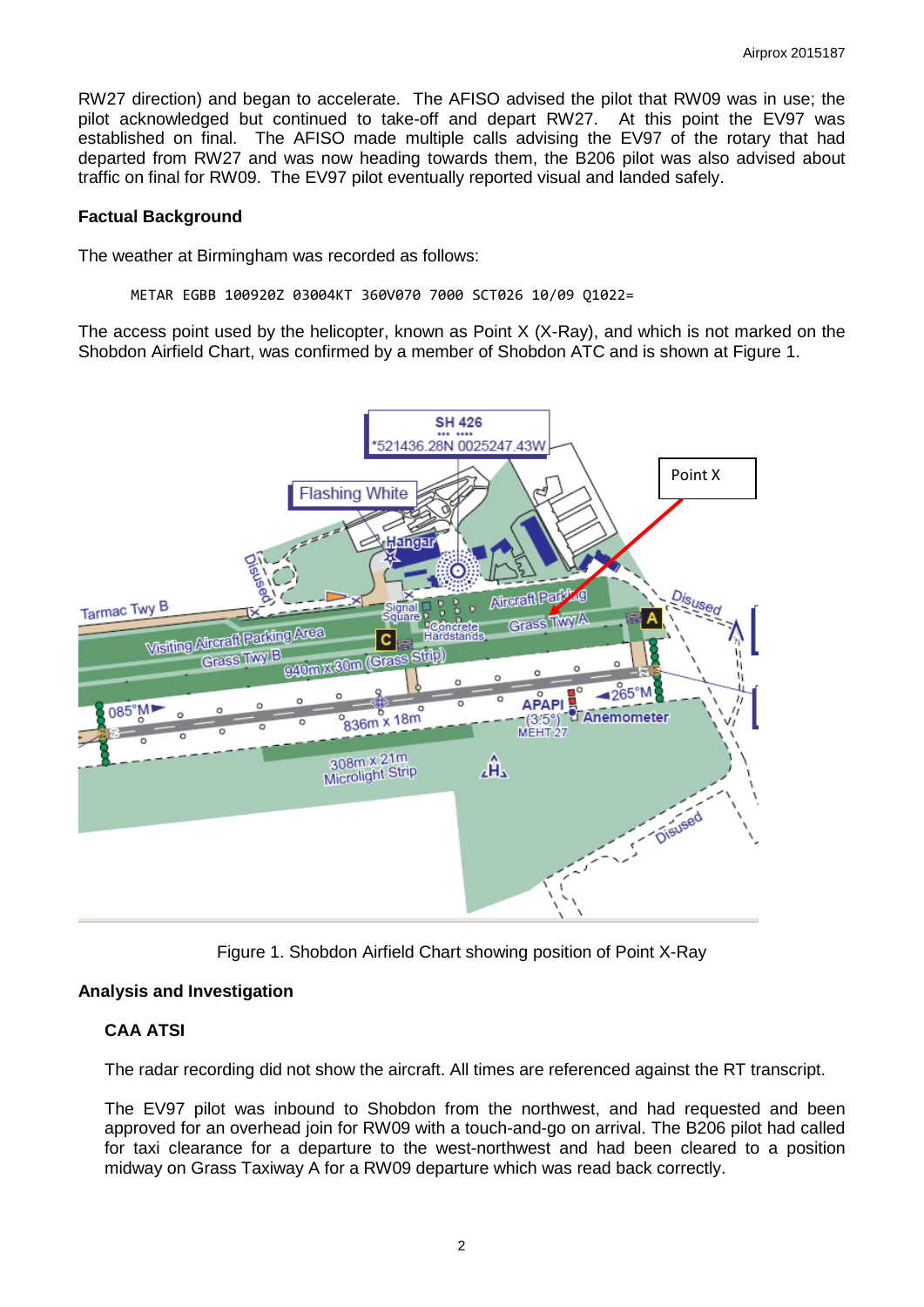At 0945:11, the EV97 pilot, having completed an overhead join, reported on (right) base for RW09 and was told to report on final. At 0945:31, the B206 pilot was given the north-side grass runway for departure which was acknowledged. At 0945:50, the AFISO reminded the B206 pilot that it was RW09 which again was acknowledged. The AFISO reported that this was as a result of seeing the helicopter entering the runway but facing west and then accelerating.

At 0946:00, the AFISO passed Traffic Information on the B206 to the EV97 pilot advising that it was departing RW27. The EV97 pilot, after some hesitancy, acknowledged that it was an opposite-end departure. At 0946:29, the B206 pilot was advised that there was traffic on final approach for RW09, which was acknowledged. At 0946:36, the AFISO asked the EV97 pilot if he was visual with the helicopter, but the reply was garbled due to two coincidental transmissions from both pilots. At 0946:48, the EV97 pilot confirmed that he was visual with the B206.

### **UKAB Secretariat**

The EV97 and B206 pilots shared an equal responsibility for collision avoidance and not to operate in such proximity to other aircraft as to create a collision hazard<sup>[1](#page-2-0)</sup>. An aircraft operated on or in the vicinity of an aerodrome shall conform with or avoid the pattern of traffic formed by other aircraft in operation … land and take off into the wind unless safety, the runway configuration, or air traffic considerations determine that a different direction is preferable<sup>[2](#page-2-1)</sup>.

### **Occurrence Investigation**

An investigation at the unit reviewed the RT recordings and confirmed that the correct procedures were followed by the AFISO. The incident was discussed at the Airfield Safety Review Group where various actions were agreed, including issuing a memo to all department heads to reinforce the critical importance of inter-department communication during and after such incidents. Some remedial actions were also implemented by the Helicopter Company.

#### **Helicopter Operating Authority**

The Helicopter Operating Authority reports that the pilot was de-briefed and stated that he heard and acknowledged the radio calls stating RW09 was in use, but a lapse in concentration caused him to line-up and depart from RW27, which had been used predominately during his training. The Head of Training decided to give the pilot ground instruction and remedial training on airfield operations at Shobdon; scheduled the next sortie to be a dual instruction sortie for the pilot to practise arrival and departure procedures; and placed a diagram on the safety board to ensure all pilots flying company aircraft were fully aware of the correct arrival and departure procedures.

#### **Summary**

An Airprox was reported when an EV97 and a B206 flew into proximity at 0947 on Saturday  $10<sup>th</sup>$ October 2015. Both pilots were operating under VFR in VMC; the EV97 pilot was conducting an approach to RW09 when the B206 pilot mistakenly departed from the reciprocal RW27. Both pilots were receiving an Aerodrome Flight Information Service from the Shobdon FISO.

## **PART B: SUMMARY OF THE BOARD'S DISCUSSIONS**

Information available consisted of reports from the pilots of both aircraft, transcripts of the relevant RT frequencies reports from the AFISO involved and reports from the appropriate ATC and operating authorities.

The Board first looked at the actions of the B206 pilot. Having been given the runway in use by the AFISO, he clearly did not assimilate this information because he lined-up in the opposite direction.

l

<span id="page-2-0"></span><sup>1</sup> SERA.3205 Proximity.

<span id="page-2-1"></span><sup>2</sup> SERA.3225 Operation on and in the Vicinity of an Aerodrome.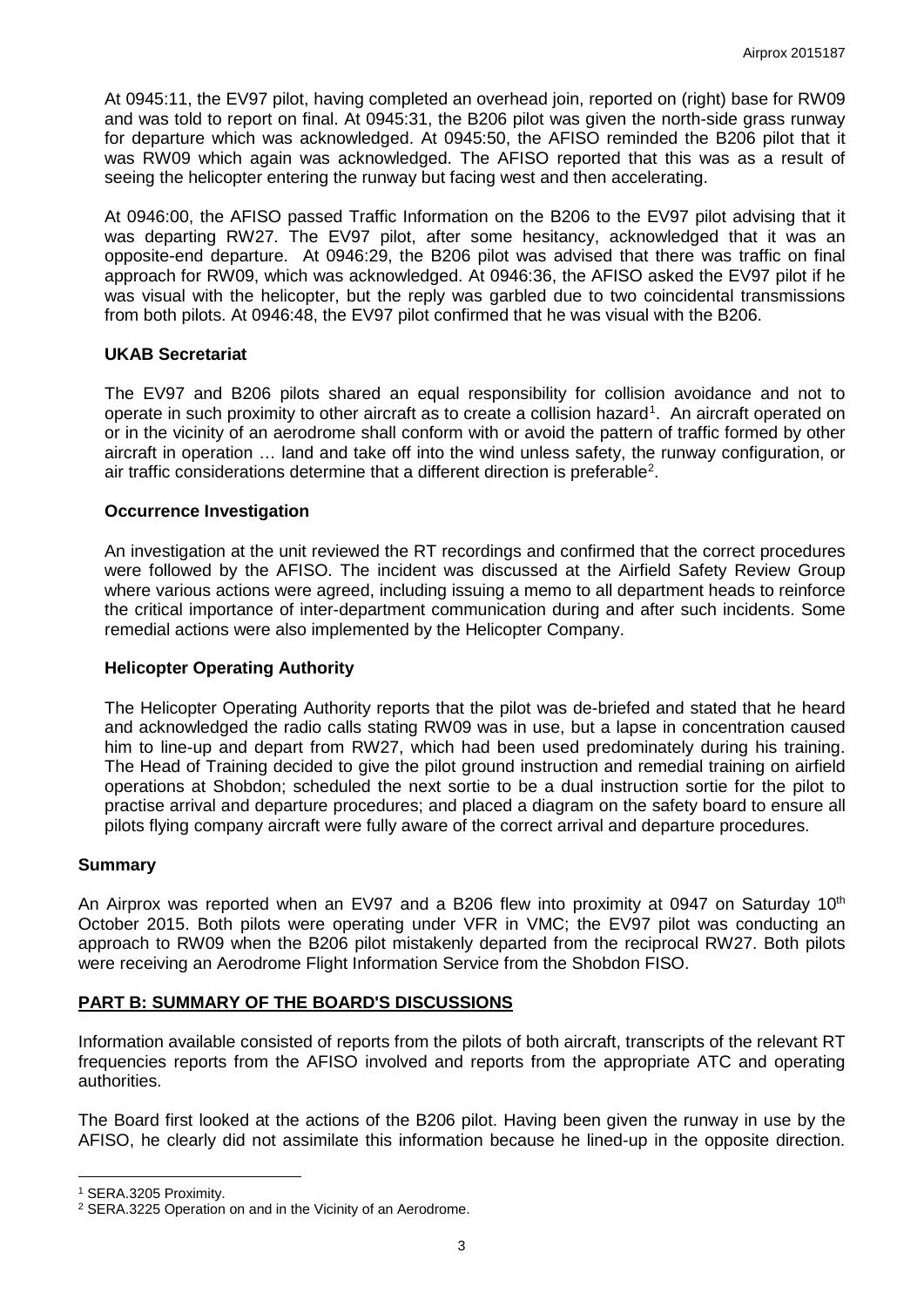For some reason, perhaps because of habitual use of RWY27, task saturation or because he was departing to the west-northwest, he had set his mental model that the westerly runway was in use. Even though the AFISO confirmed again that RW09 was in use as he saw the B206 accelerate during his take-off, the pilot acknowledged but still did not absorb the runway direction and continued. Once he had taken off on the opposite runway, and even though the AFISO told him about the inbound traffic, he still did not seem to realise the imminent danger of the on-coming traffic. Members noted that the pilot himself couldn't say why he had not assimilated the runway direction; the Board could only surmise that confirmation bias had led him to act in accordance with the mental model that he had set. Notwithstanding, having noticed his error very soon after take-off, the Board wondered why he had then decided to turn across the EV97's path when he had time to flare and abort his takeoff, move away from the runway (possibly coming to a hover to the north of the runway) and wait for the EV97 to land. Instead, he continued with the noise abatement procedure for RW27, which turned him across the path of the EV97 that was landing on the main runway.

Turning to the EV97 pilot, the Board noted that he was conducting a flight check and, as such, was probably focused on what his student was doing. Having been told of the departing B206 by the AFISO, the Board wondered if he had also assimilated the seriousness of the situation. It was a finely balanced decision about whether immediately to go around (and hence reduce the chance of sighting the B206 but sidestep to the right and climb away from its departure track) or continue and try to spot the B206 on a reciprocal track (and hope that the sighting was made in enough time, head-on, to effect some form of avoidance with the limited manoeuvrability he had at approach speed). Members discussed the merits of both options but were hesitant to come to any conclusions given that the exact circumstances at the time would weigh heavily on any decision. As it happened, luckily the B206 was spotted as it turned in front of the EV97 on the noise abatement procedure, and the EV97 pilot was able to assess that there was then no further confliction.

Finally, the Board discussed the actions of the AFISO. They acknowledged that, under the responsibilities of a FISO, he was not supposed to issue direct instructions to pilots. He had made two calls to alert the B206 pilot to his mistake, including one as he saw the helicopter line up in the wrong direction, but some members wondered whether a definite 'stop' call over the RT would have brought the helicopter pilot to his senses. The Board agreed that this would be very unusual and outside the remit of an AFISO, but sometimes safety had to take precedence if an unfolding incident could be stopped early. That was not to criticise the AFISO in any way, the Board acknowledged that he had done everything he should have done within the limits of his responsibilities, and they commended him for his persistence once he saw that the Bell 206 pilot had taken off on the wrong runway. Ultimately, the AFISO had passed timely Traffic Information to the EV97 pilot and continued to update both pilots until they reported visual with each other as he did his best to assist in resolving a situation that was beyond his control.

Turning to the cause, the Board agreed that it was that the B206 pilot had got airborne from the reciprocal runway and into conflict with the EV97. They assessed that there were also contributory factors in that the B206 pilot had not assimilated that RW09 was in use, despite being informed repeatedly, and that he had not assimilated that the EV97 was approaching RW09. In determining the risk, the Board noted that the B206 had passed 400-600m ahead of the EV97, that the pilots had reported the risk as low/medium, and that the EV97 had deemed that no avoiding action was necessary as the B206 crossed his nose; therefore, the Board assessed the risk as Category C.

## **PART C: ASSESSMENT OF CAUSE AND RISK**

Cause: The Bell 206 pilot got airborne from the reciprocal runway and into conflict with the EV97.

- Contributory Factors: 1. The B206 pilot did not assimilate that RW09 was in use, despite being informed repeatedly.
	- 2. The B206 pilot did not assimilate that the EV97 was approaching RW09.